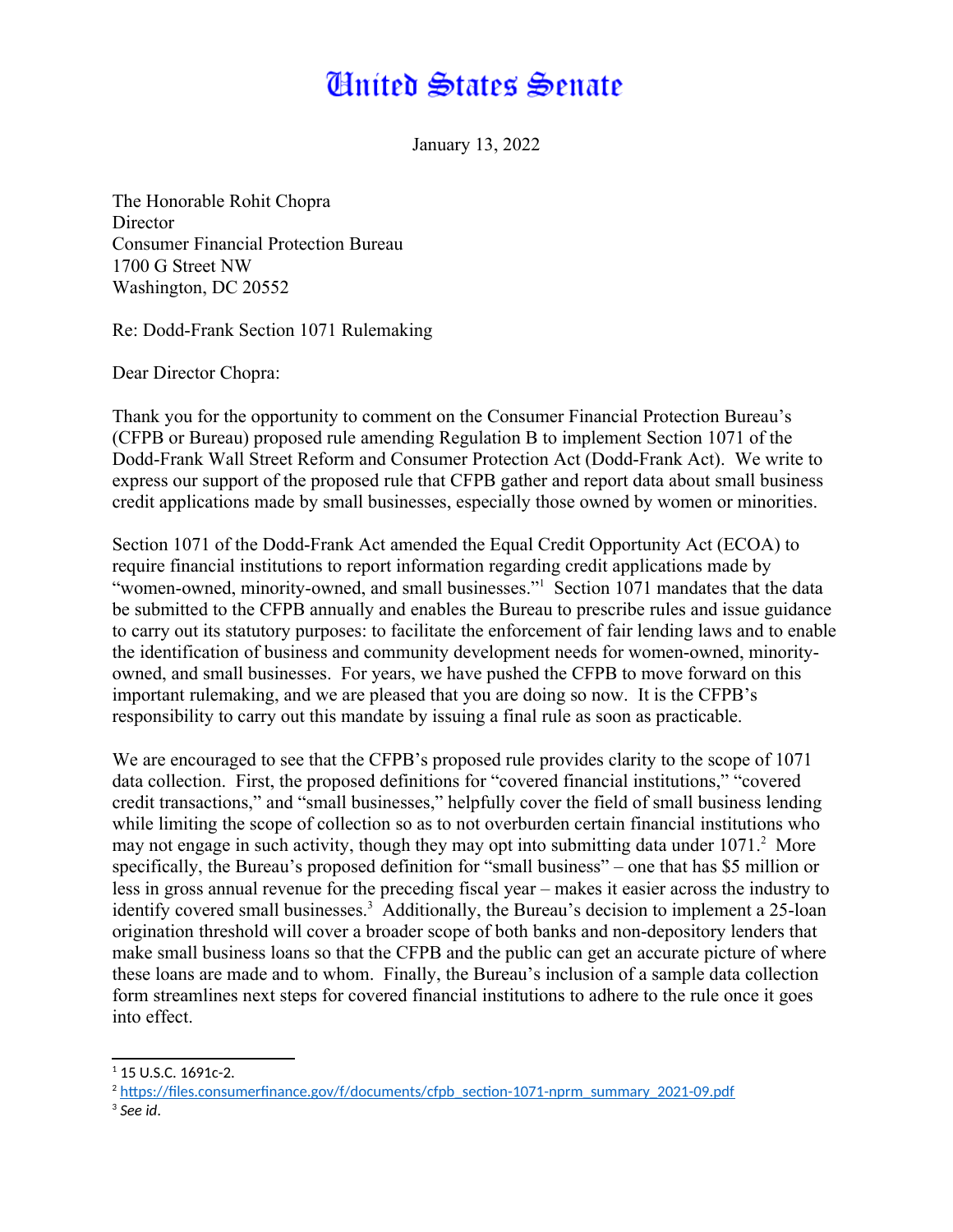We believe there are a few areas that warrant further consideration. We understand the Bureau's decision to exclude certain credit transactions from the group of "covered credit transactions" subject to the proposed rule's reporting requirements. The exclusions include factoring, leases, consumer-designated credit used for business purposes, and credit secured by certain investment properties. We are concerned that these exclusions would lead to a gap in our understanding of the small business lending marketplace and whether entities are in compliance with fair lending laws. These types of credit are often utilized by underserved borrowers because they offer easier access to capital.<sup>[4](#page-1-1)</sup> In order to further Section 1071's specific statutory purpose to "enable" communities, governmental entities, and creditors to identify business and community development needs and opportunities of women-owned, minority-owned, and small businesses,"<sup>[5](#page-1-3)</sup> we request that the CFPB reconsider its decision to exclude these types of credit from the data collection and reporting requirement.

<span id="page-1-0"></span>Additionally, the CFPB's plan to propose a "balancing test" assessing the risks and benefits of public disclosure of 1071 data is concerning. We understand the Bureau's approach to consider industry concerns of reputational harm that weigh in favor of keeping some data private, but we wish to stress that there is a strong public interest in publishing as much data as practicable. Further, we appreciate that the Bureau will decide how to exercise its discretion to modify or delete data prior to publication after collecting a year's worth of 1071 data. We respectfully ask that as you analyze the data collected, you weigh institutional privacy interests and small business owners' personal privacy interests alongside the public's paramount interest in transparency and disclosure.

Ultimately, we commend the CFPB for initiating this long overdue rulemaking to fulfill a statutory mandate from Dodd-Frank. We are eager to see a final rule that will bring muchneeded transparency to small business lending and facilitate enforcement of fair lending laws.

Sincerely,

Thirred Broun

Sherrod Brown United States Senator

<span id="page-1-2"></span>

Cory A. Booker United States Senator

<span id="page-1-1"></span>[<sup>4</sup>](#page-1-0) *See generally* [https://www.forbes.com/advisor/business-loans/how-to-get-a-business-loan-with-bad-credit/.](https://www.forbes.com/advisor/business-loans/how-to-get-a-business-loan-with-bad-credit/)

<span id="page-1-3"></span> $5$  15 U.S.C. 1691c-2(a).